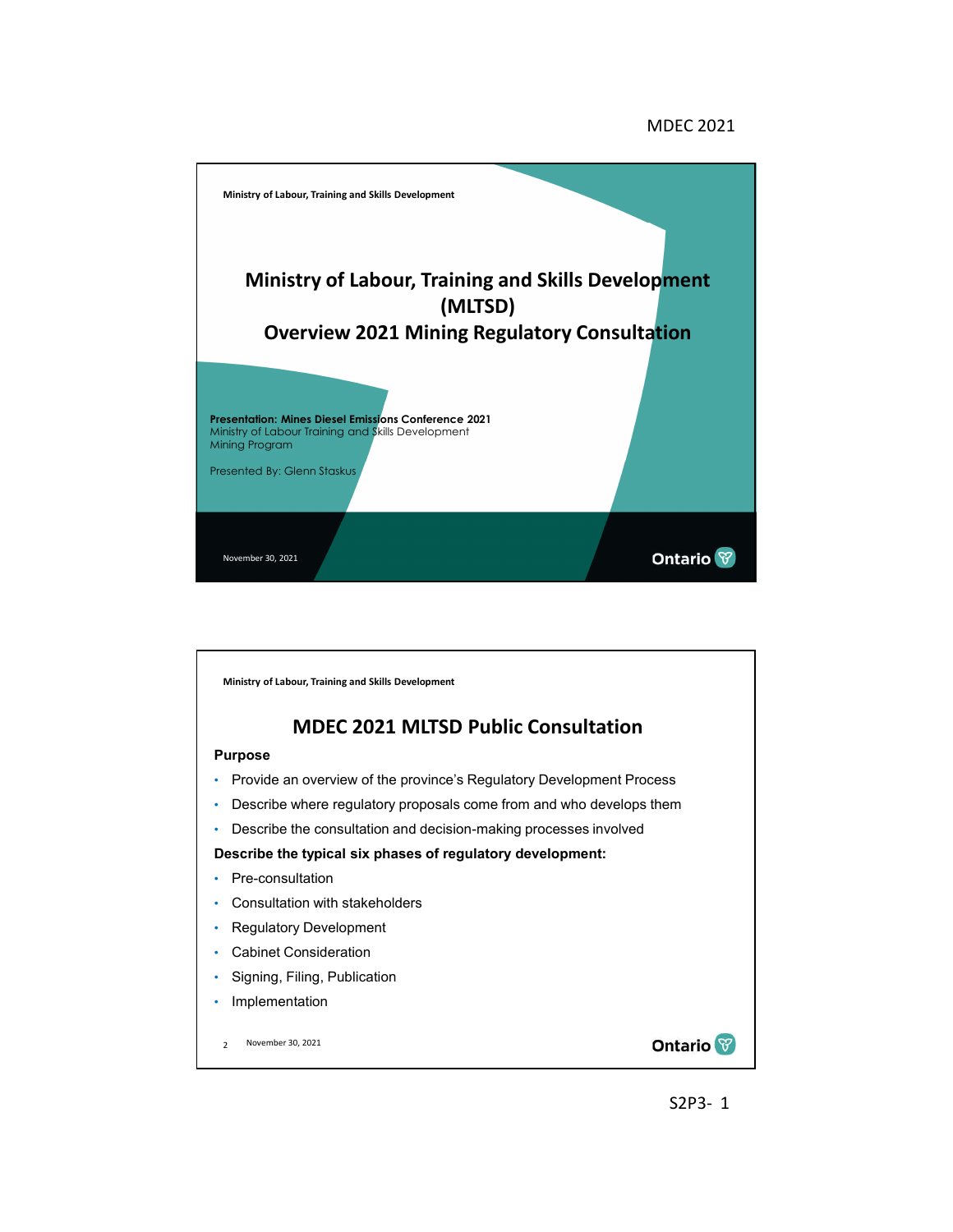

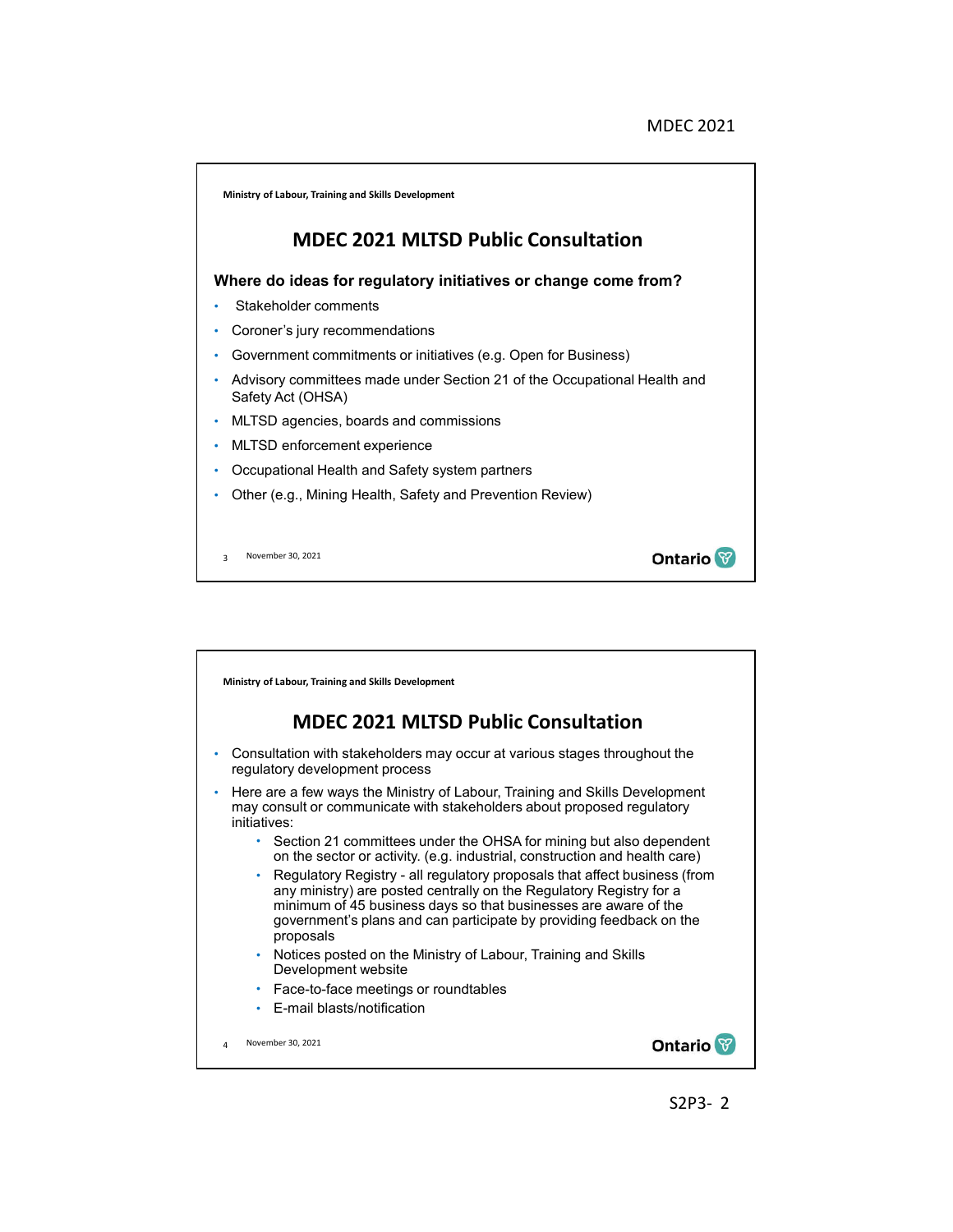

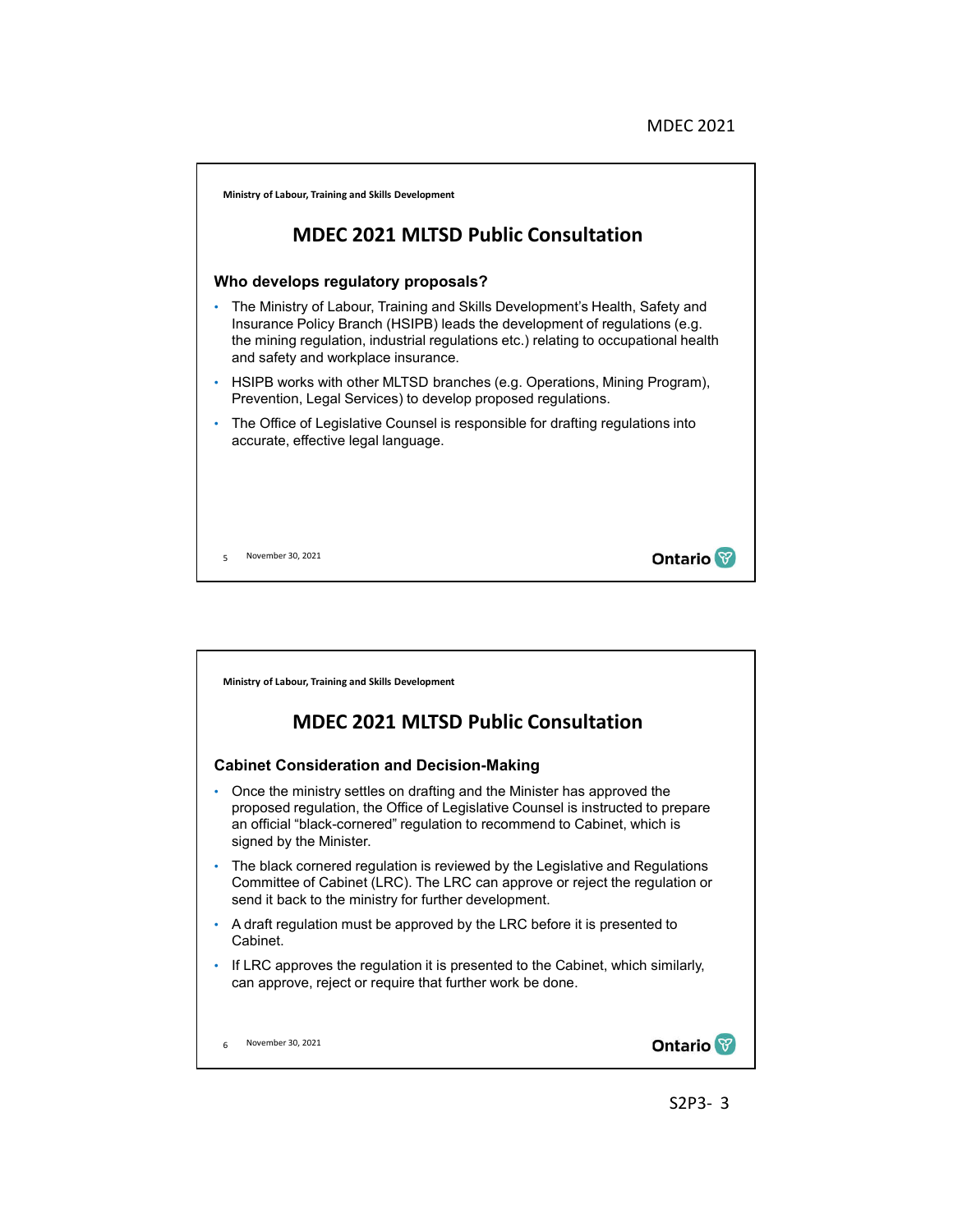

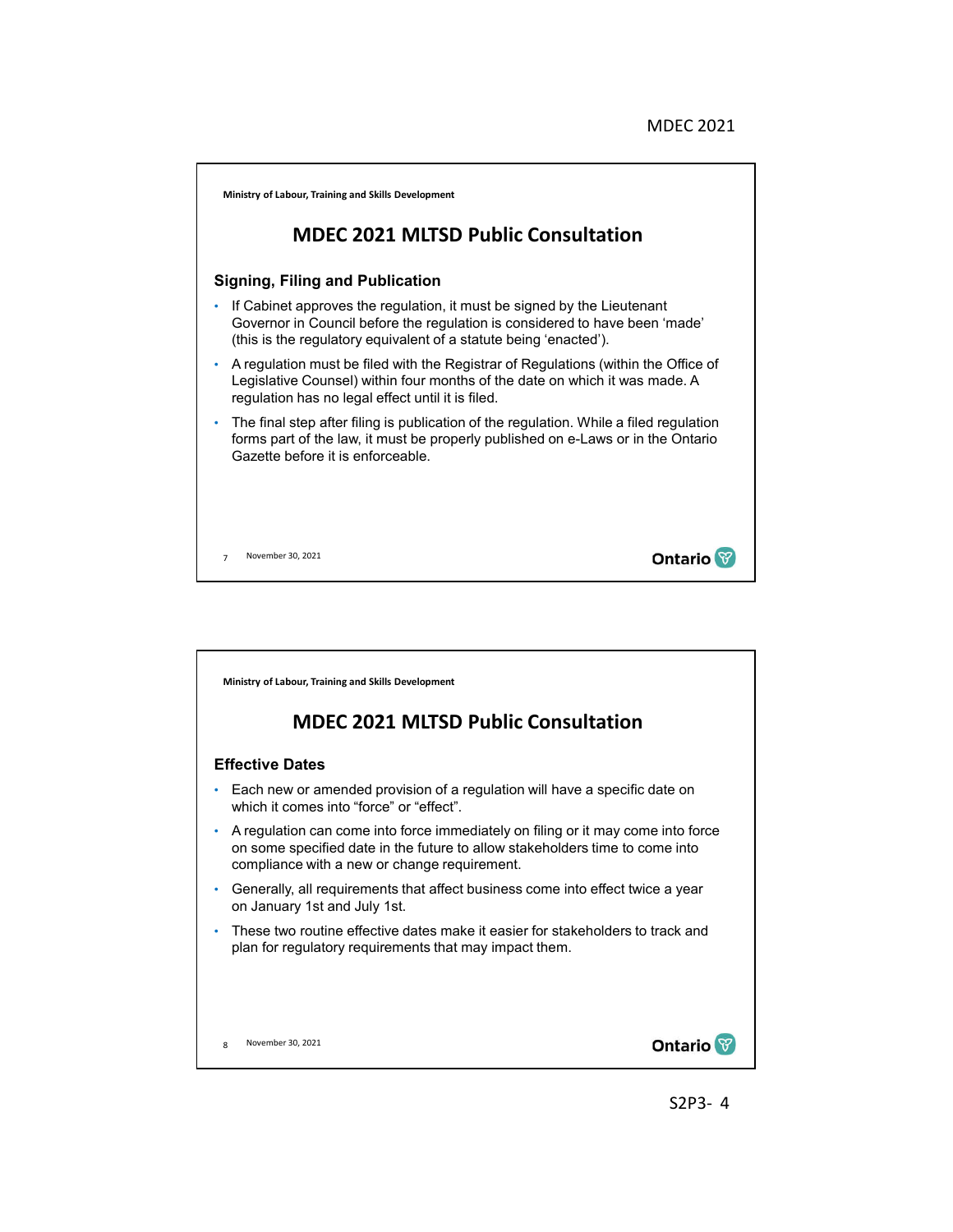

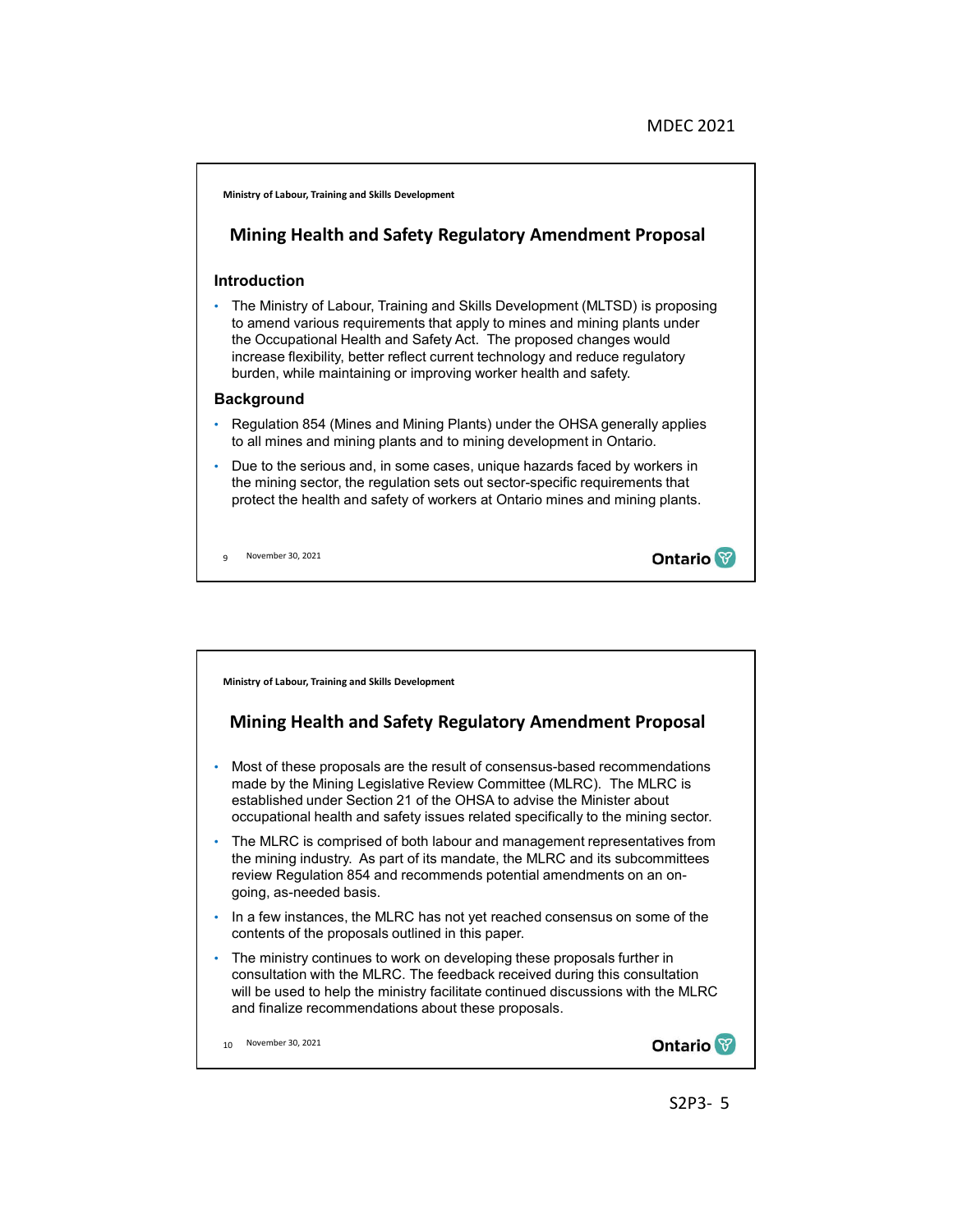

**Ministry of Labour, Training and Skills Development**

# **Mining Health and Safety Regulatory Amendment Proposal**

### **Summary of the Proposal**

- Add specific requirements for independently powered conveyances and allow for more flexible and less burdensome testing requirements where that equipment is used for emergencies only.
- Implement several recent recommendations from Coroner's Juries, including proposed provisions requiring the recording of unremedied dangers by supervisors, visual switch indicators on rail tracks, and dissipating stored energy before work is done on machines.
- Amend provisions dealing with certain equipment related to mine hoists to increase flexibility and reflect current technology, including safety catches and devices that measure the drive motor load on hoists.

12 November 30, 2021

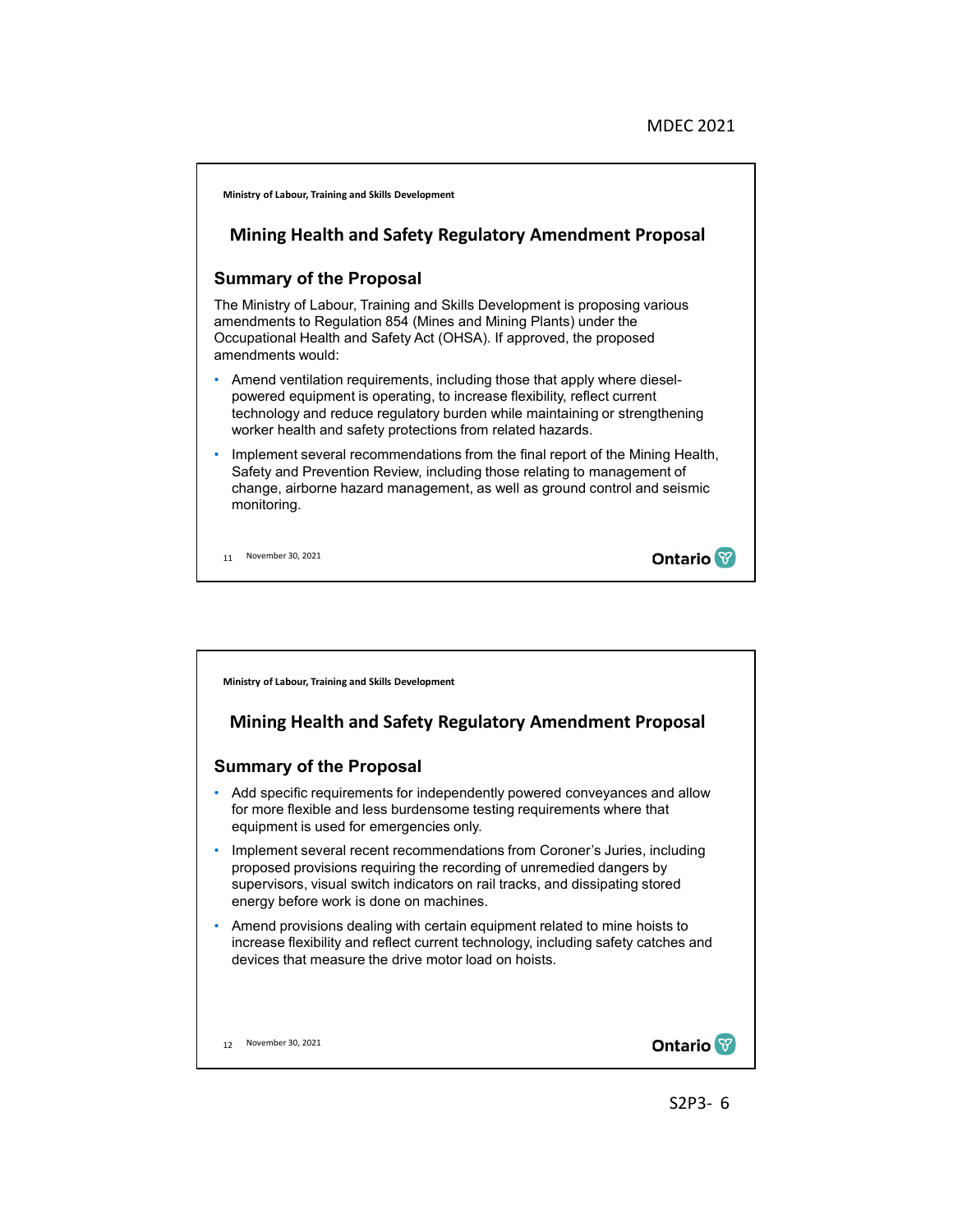

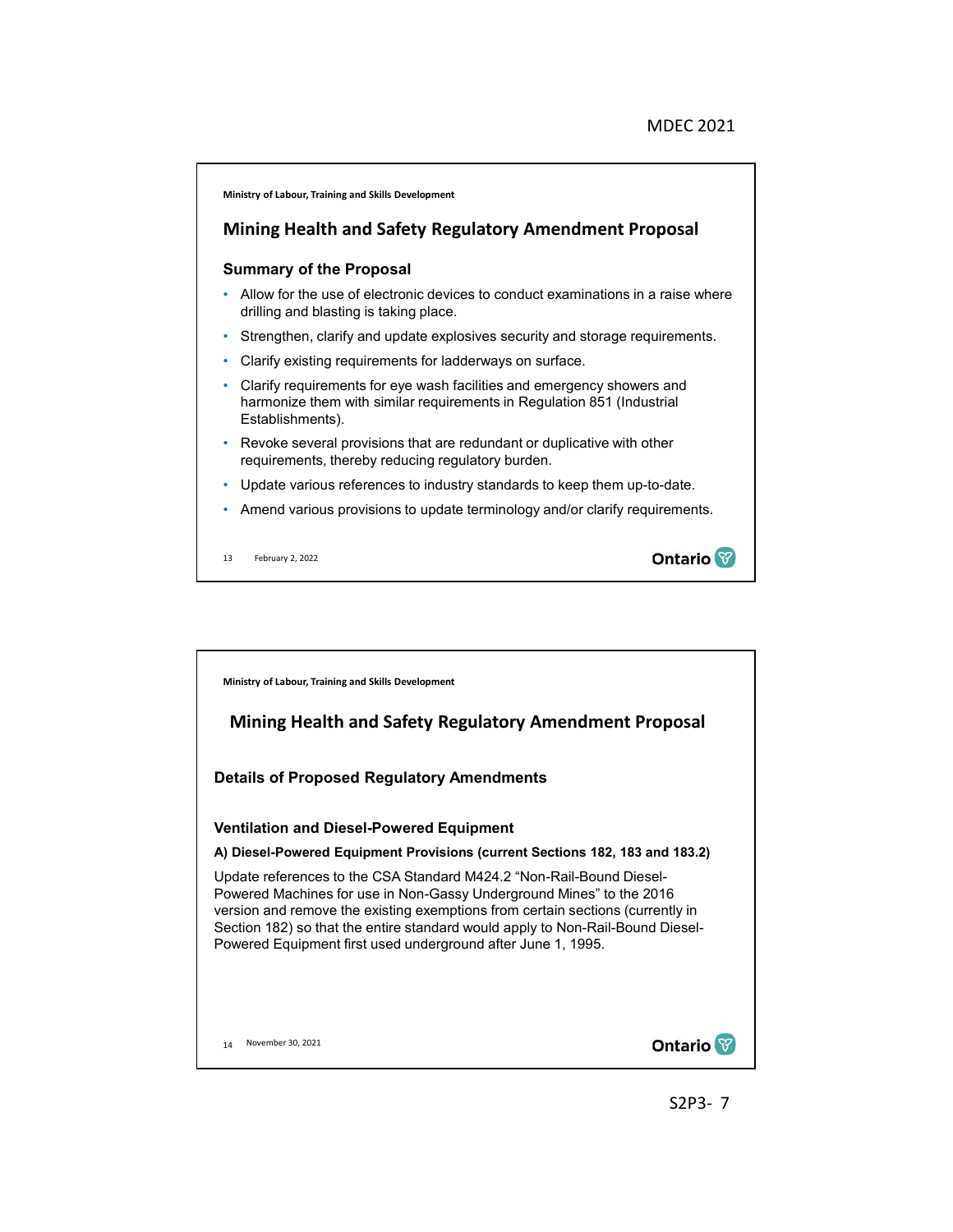

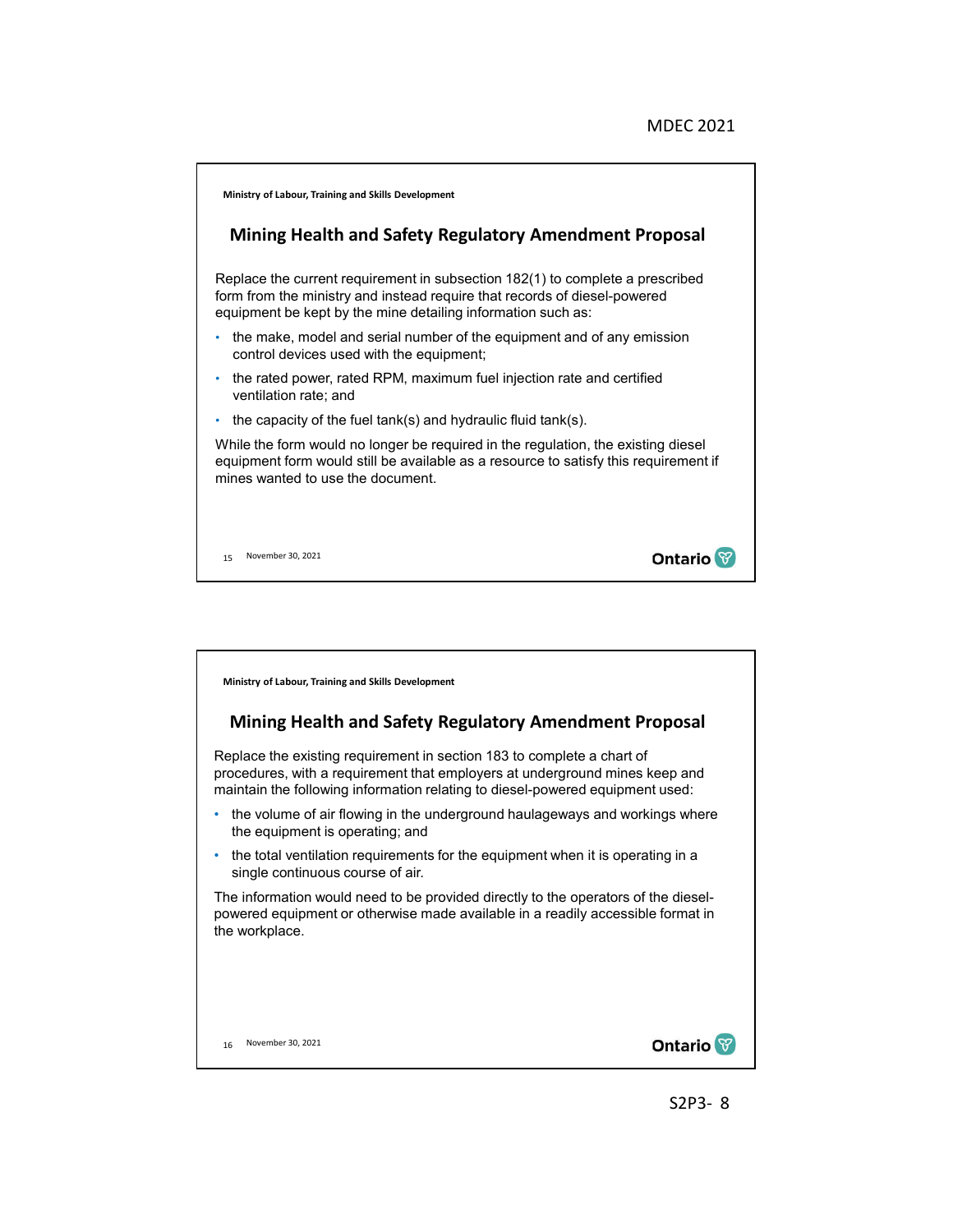

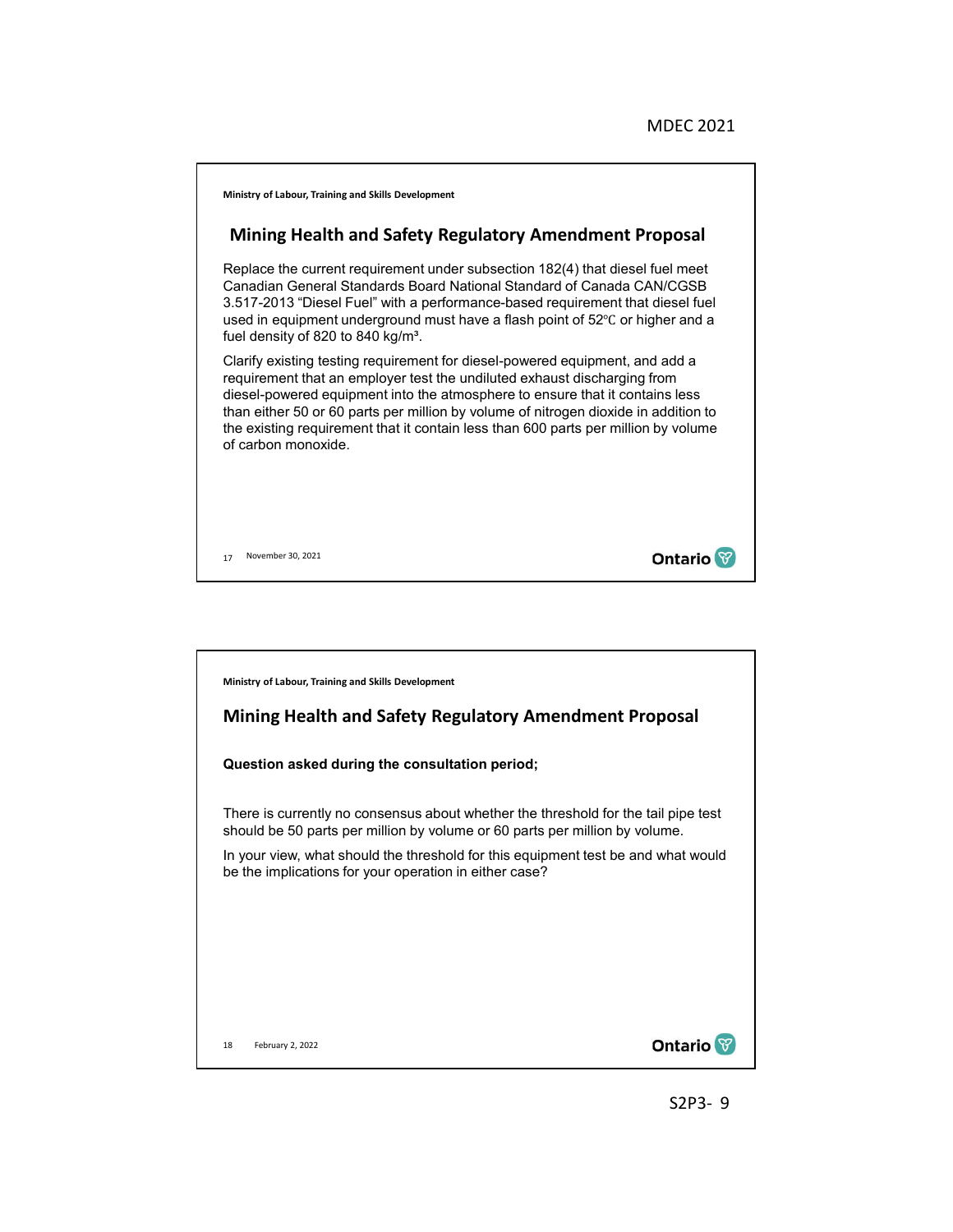

**Ministry of Labour, Training and Skills Development**

## **Mining Health and Safety Regulatory Amendment Proposal**

For a piece of equipment that has been subsequently modified with a diesel particulate filter or similar after-treatment device, but has not been certified or recertified in accordance with the CSA Standard, the employer shall determine a suitable flow of air, in consultation with the joint health and safety committee or health and safety representative, if any, based on:

- the applicable rates for the equipment prior to modification, good engineering practice, and
- the results of testing performed on the equipment, including emission levels produced by the equipment after the installation of a diesel particulate filter or similar after-treatment device.

The information, testing results and calculations used to determine flow of air under this rule would need to be kept readily available at the mine site for review and inspection.

20 November 30, 2021

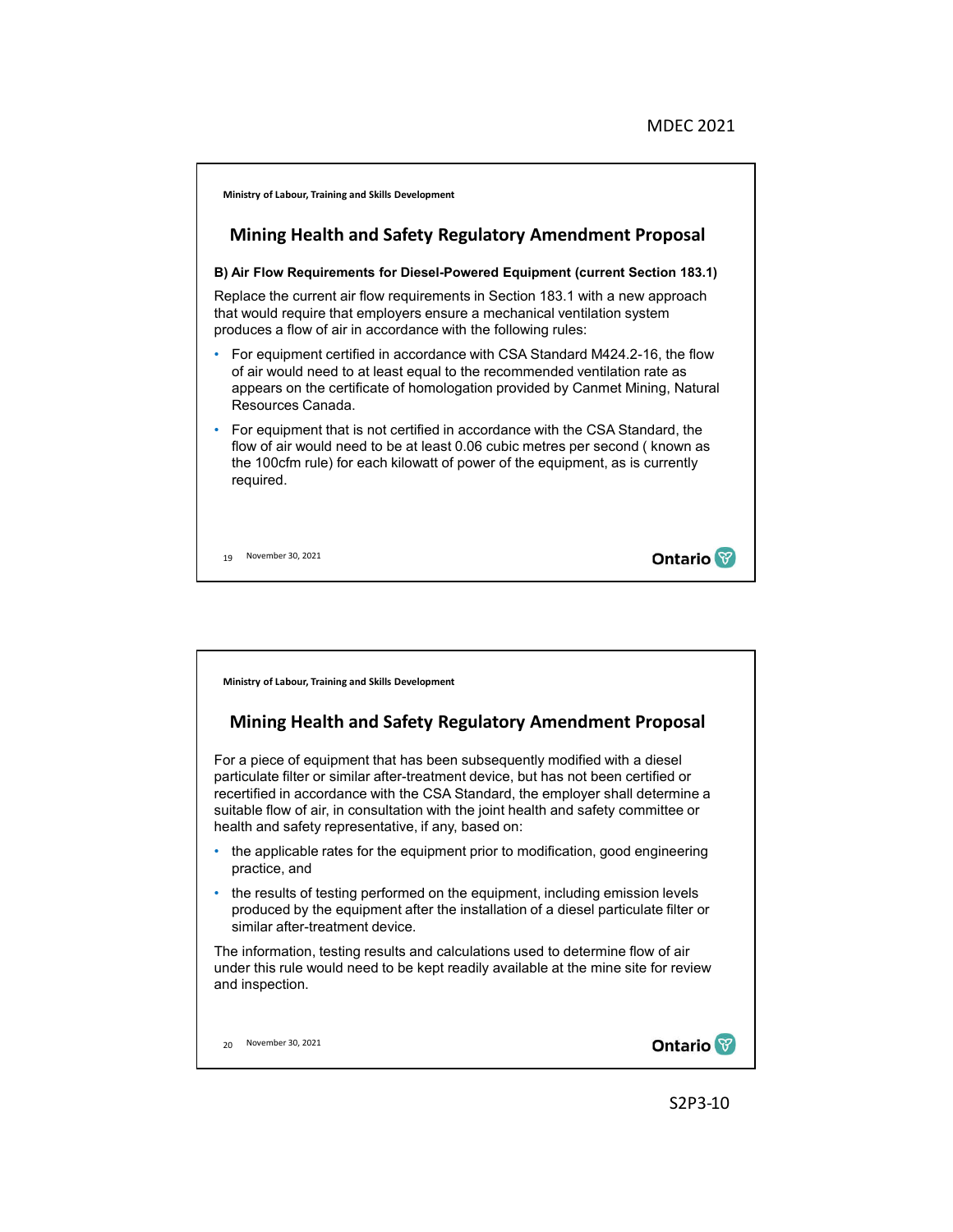



### **C) Occupational Exposure Limit for Elemental Carbon (current Section 183.1)**

Replace the current exposure limit set out in subsection 183.1(5), which is based on not exceeding 0.4 milligrams per cubic metre of air for total carbon, with a requirement that, where diesel-powered equipment is operating, the timeweighted average exposure of a worker to elemental carbon shall not be more than 0.12 milligrams per cubic metre of air.

This proposed limit is based on a 2018 consultation regarding adopting a general occupational exposure limit for total carbon of 0.16 milligrams per cubic metres of air in Regulation 833 (Control of Exposure to Biological and Chemical Agents).

#### **Question asked during the consultation;**

In your view what is your opinion on proposed limit for elemental carbon of 0.12 milligrams per cubic metres of air?

Do you agree with the limit? Should it be lowered – either now or in the future? What would be the implications to your operation in either case?

22 November 30, 2021

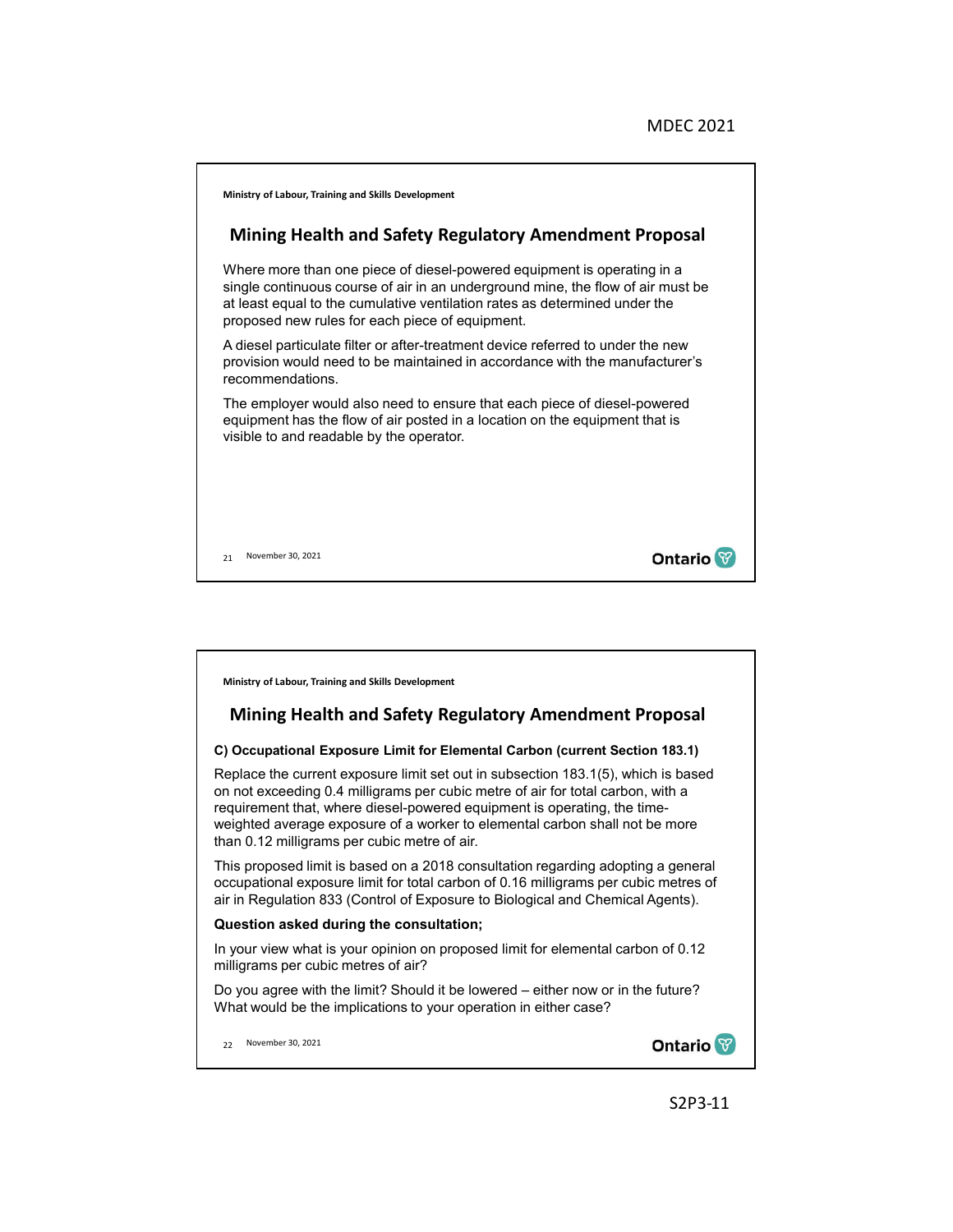

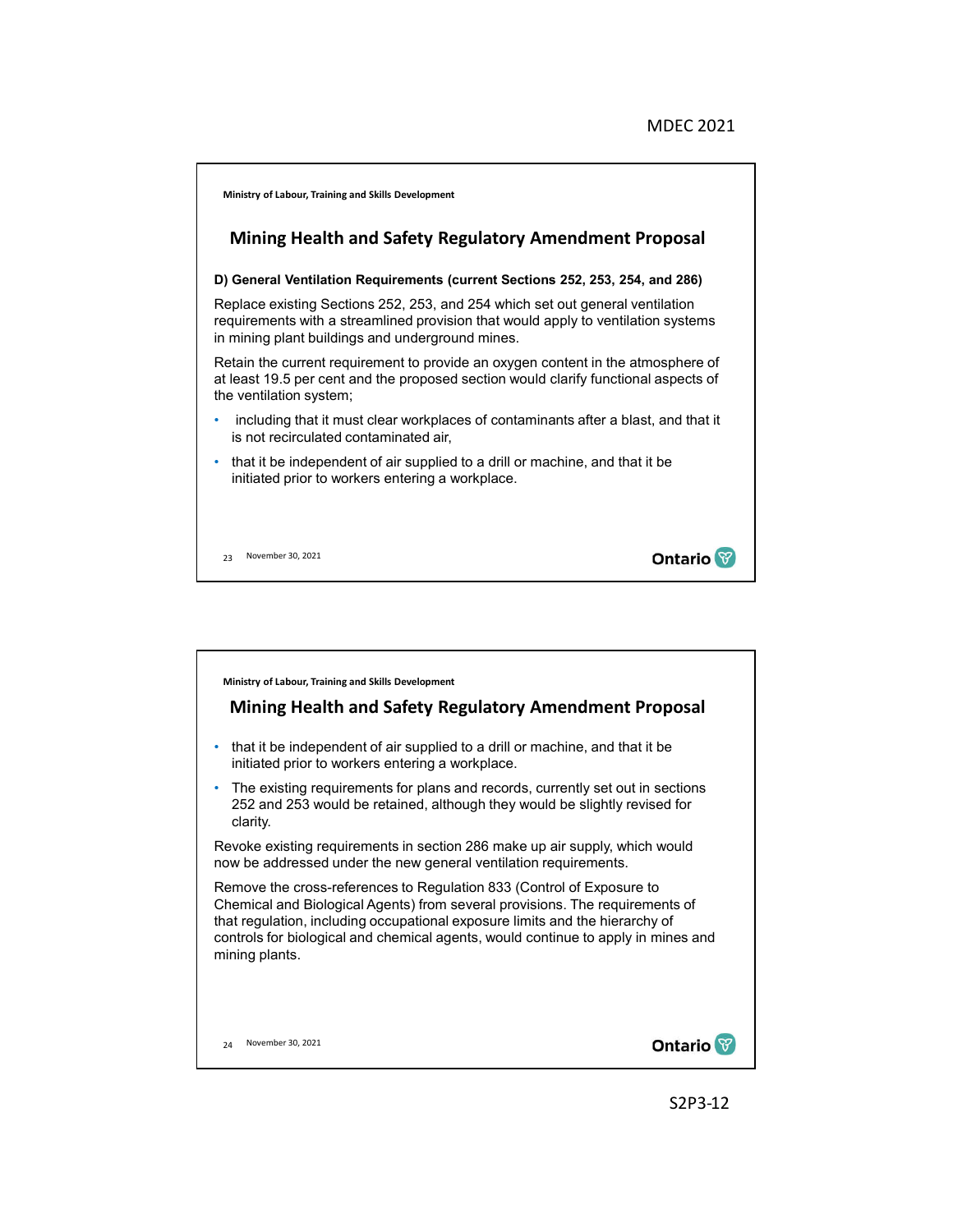

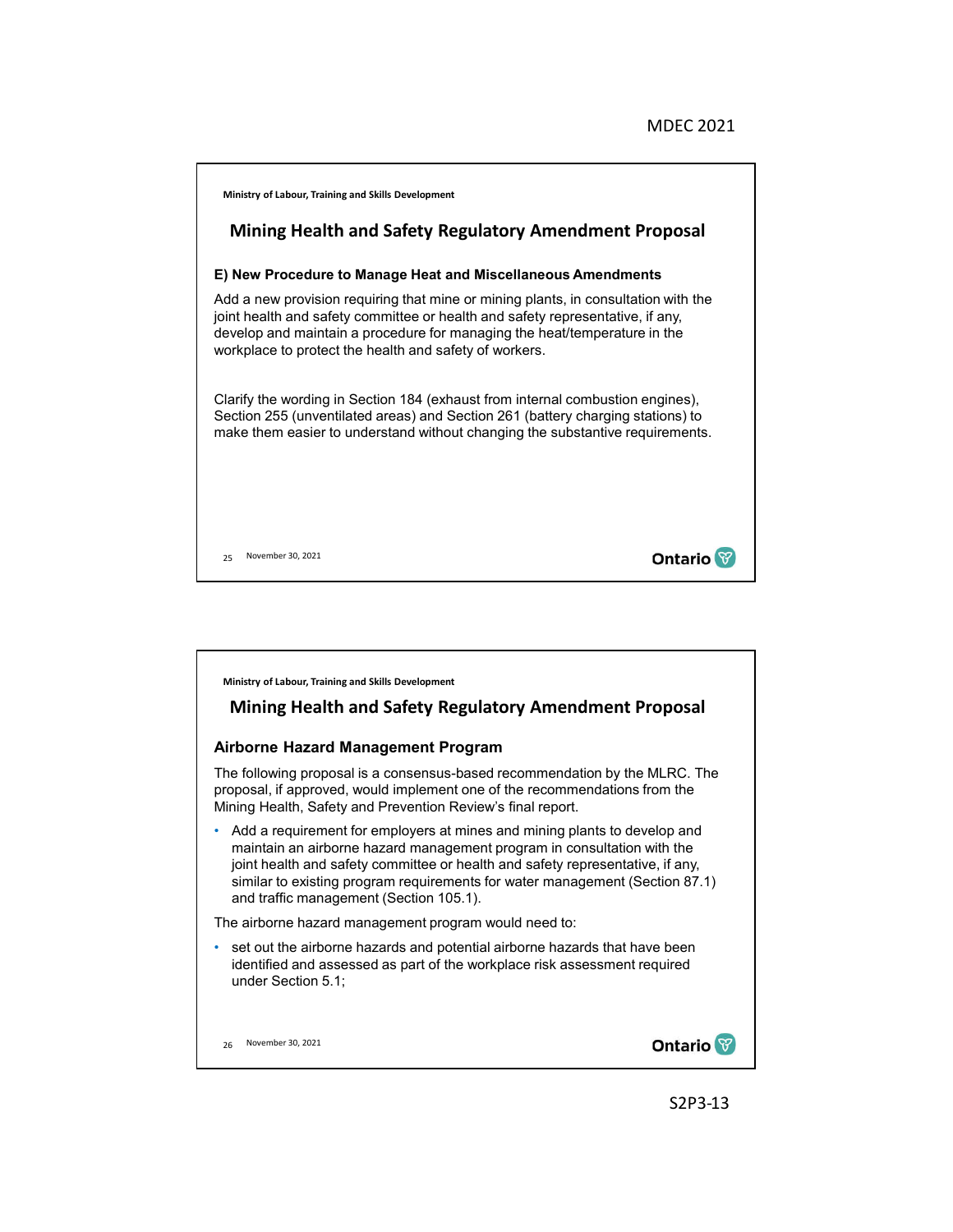

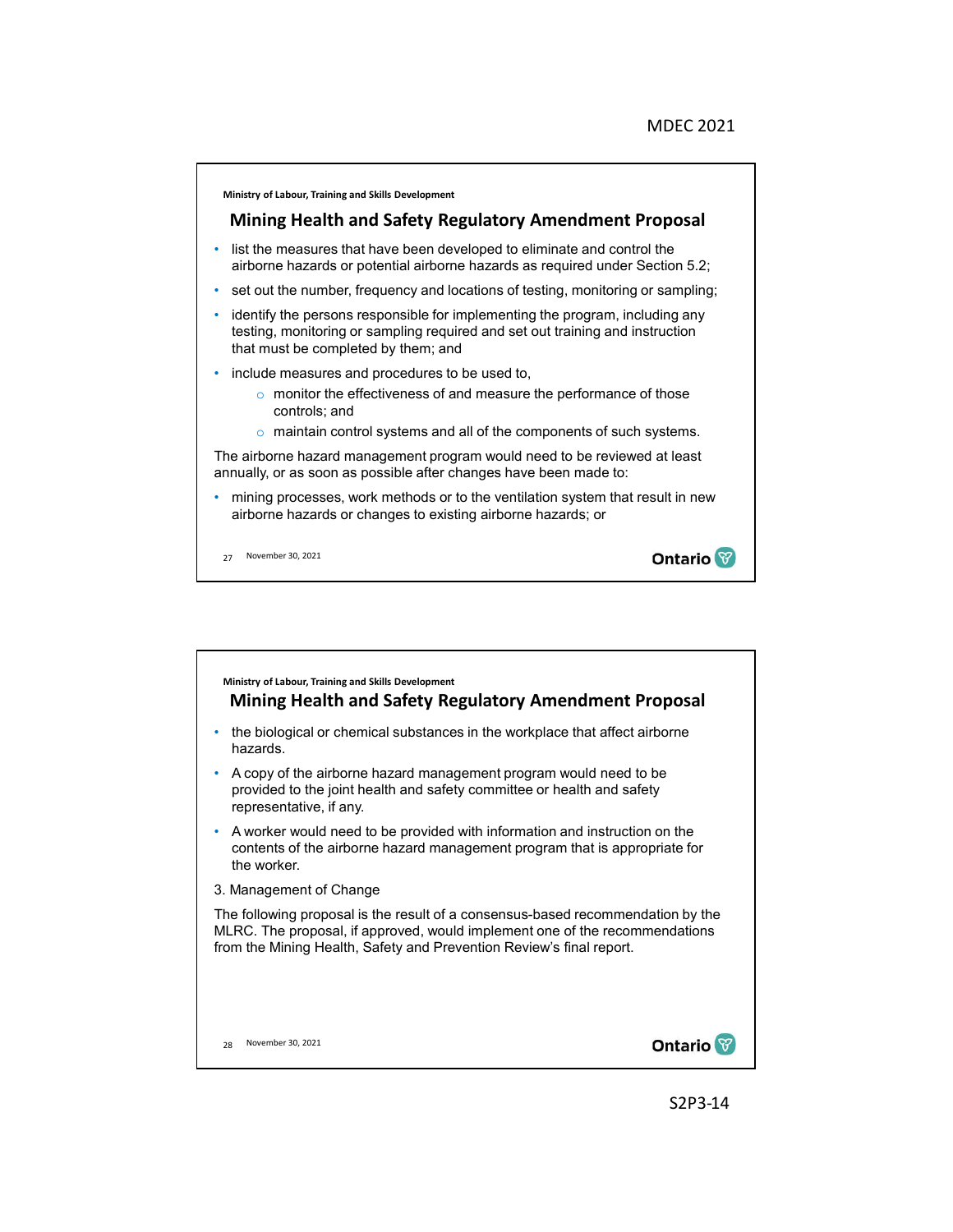